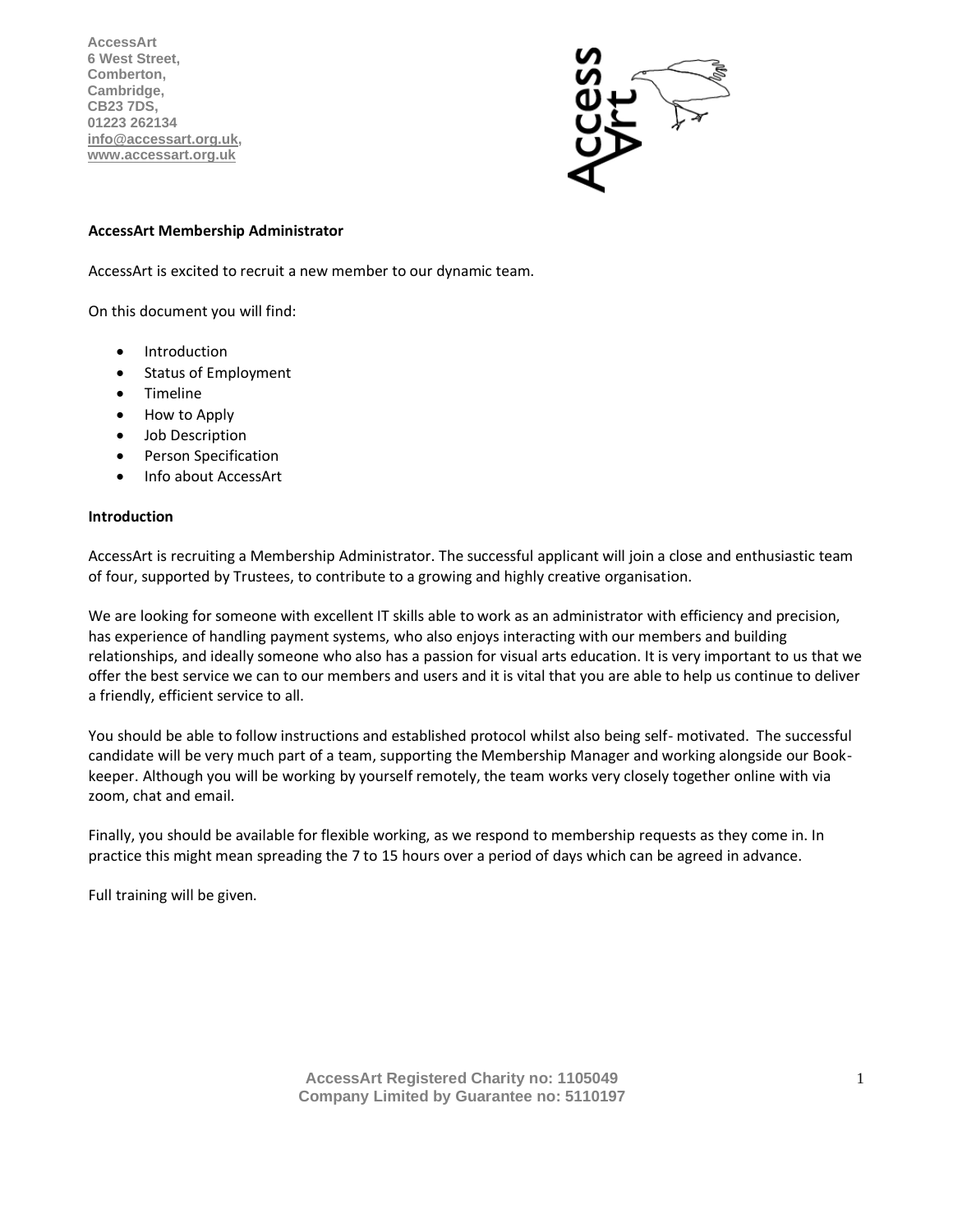**AccessArt 6 West Street, Comberton, Cambridge, CB23 7DS, 01223 262134 [info@accessart.org.uk,](mailto:Info@accessart.org.uk) [www.accessart.org.uk](http://www.accessart.org.uk/)**



# **Status of Employment**

The role is offered on an employed basis as a permanent contract with an initial 3 months probationary period. The salary will be £15 per hour and you will be contracted to work a minimum 7 hours per week and a maximum of 15 hours per week. Statutory employment rights apply https://www.gov.uk/employment-status/employee

The successful applicant should be based in the UK. All employees work for AccessArt remotely (from home), even outside Covid lockdown. Line-Managed by: Paula Briggs, Creative Director

#### **Timeline**

- Deadline for Receipt of Applications: 5pm, 17<sup>th</sup> February 2022
- Shortlist Contacted: 23rd February 2022
- Interviews (via zoom): 1<sup>st</sup> March 2022
- Role Begins: March/April 2021

## **How to Apply**

Application is by CV and Supporting Statement. Shortlisted applicants will be invited to undertake a short task ready for presentation at interview. Next stage candidates will be invited for a second interview to meet the team and Trustees.

Please submit:

- CV
- Supporting Statement: This should outline how you meet our essential / desirable requirements (below) and describe and demonstrate your, and interest in the role.
- 2 Referees, including contact details

Please let us know whether if shortlisted, and invited for interview, you require any particular access requirement.

Please address your application to Paula Briggs and email your submission t[o info@accessart.org.uk.](mailto:info@accessart.org.uk)

**Please note due to the quantity of applications we expect to receive we cannot enter into correspondence and answer individual questions, though we will acknowledge all applications within 3 days of their receipt, and notify all candidate of the outcome of their application.** 

> **AccessArt Registered Charity no: 1105049 Company Limited by Guarantee no: 5110197**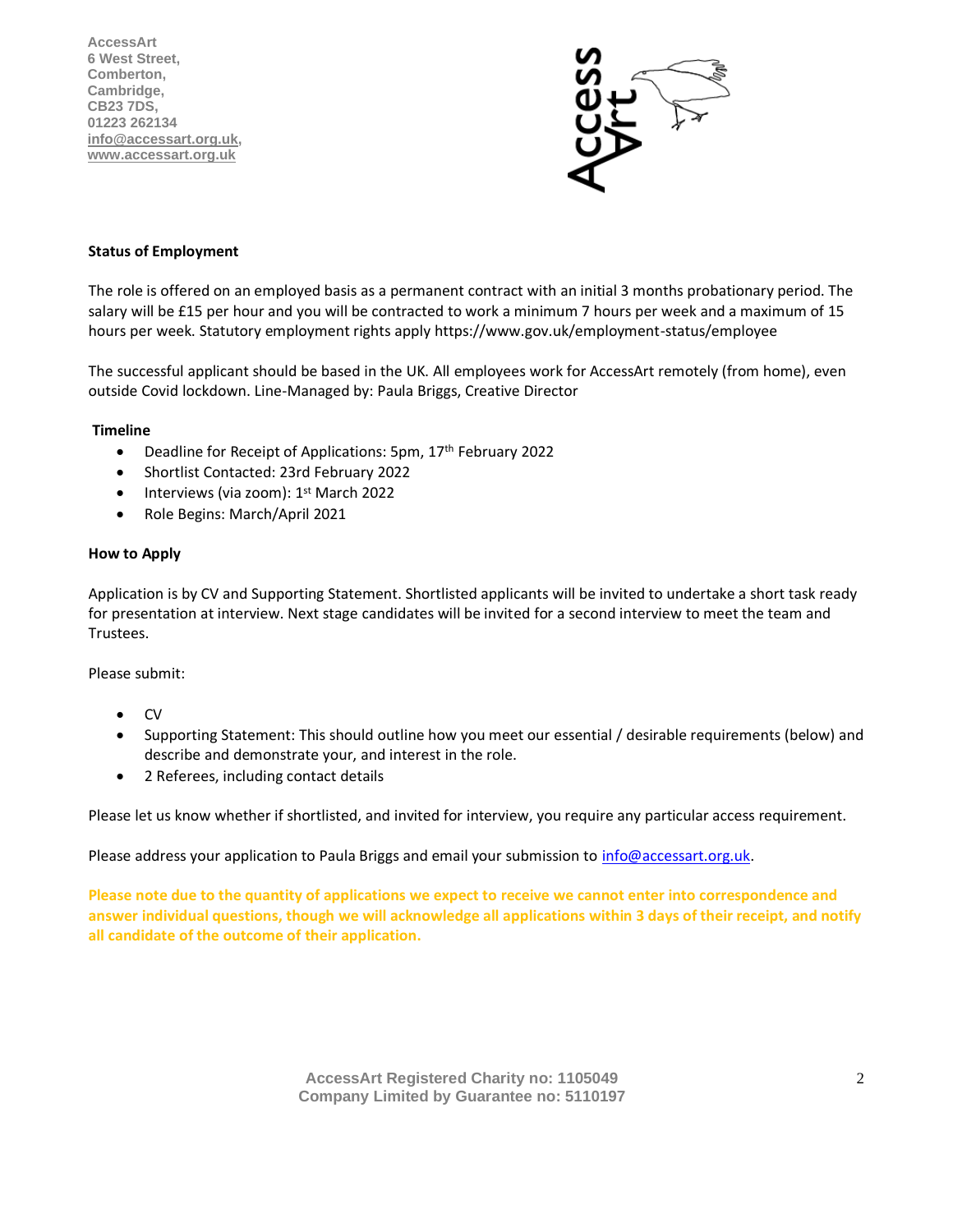**AccessArt 6 West Street, Comberton, Cambridge, CB23 7DS, 01223 262134 [info@accessart.org.uk,](mailto:Info@accessart.org.uk) [www.accessart.org.uk](http://www.accessart.org.uk/)**



## **Job Description:**

Work alone and alongside (remotely) existing team members to learn appropriate skills and understand how AccessArt operates, to enable you to:

## *Membership Administration*

• Process new members to the organisation. This involves a series of interactions between MemberMouse (membership software), Paypal, GoCardless, Clearbooks (payment and accounting software) and will include:

- Creating new memberships using Wordpress/Membermouse/ interface
- Processing new memberships via GoCardless
- Interacting with Paypal
- Creating invoices via Clearbooks

## *Relationship Building*

• Communicate with schools and other organisations / individuals to help and manage memberships, via telephone and email.

#### **Equality of Opportunity and Access:**

AccessArt does not discriminate on the basis of gender, sexual orientation, marital or civil partnership status, any gender reassignment, race (including, colour, nationality, ethnic or national origin), religion or belief, disability or age, pregnancy or maternity or part-time or full-time worker.

We are keen to attract a wide range of interest in this role. We hope to encourage those who are currently under represented voices in our sector to apply.

Please let us know whether if shortlisted, and invited for interview, you require any particular access requirement.

#### **Find out more about AccessArt**

www.accessart.org.uk/inspirational-visual-arts-resources/ www.accessart.org.uk/special/ www.accessart.org.uk/teamaccessart/ www.accessart.org.uk/inspirational-visual-arts-resources/board-of-trustees/ @accessart facebook and twitter @accessartorguk Instagram

> **AccessArt Registered Charity no: 1105049 Company Limited by Guarantee no: 5110197**